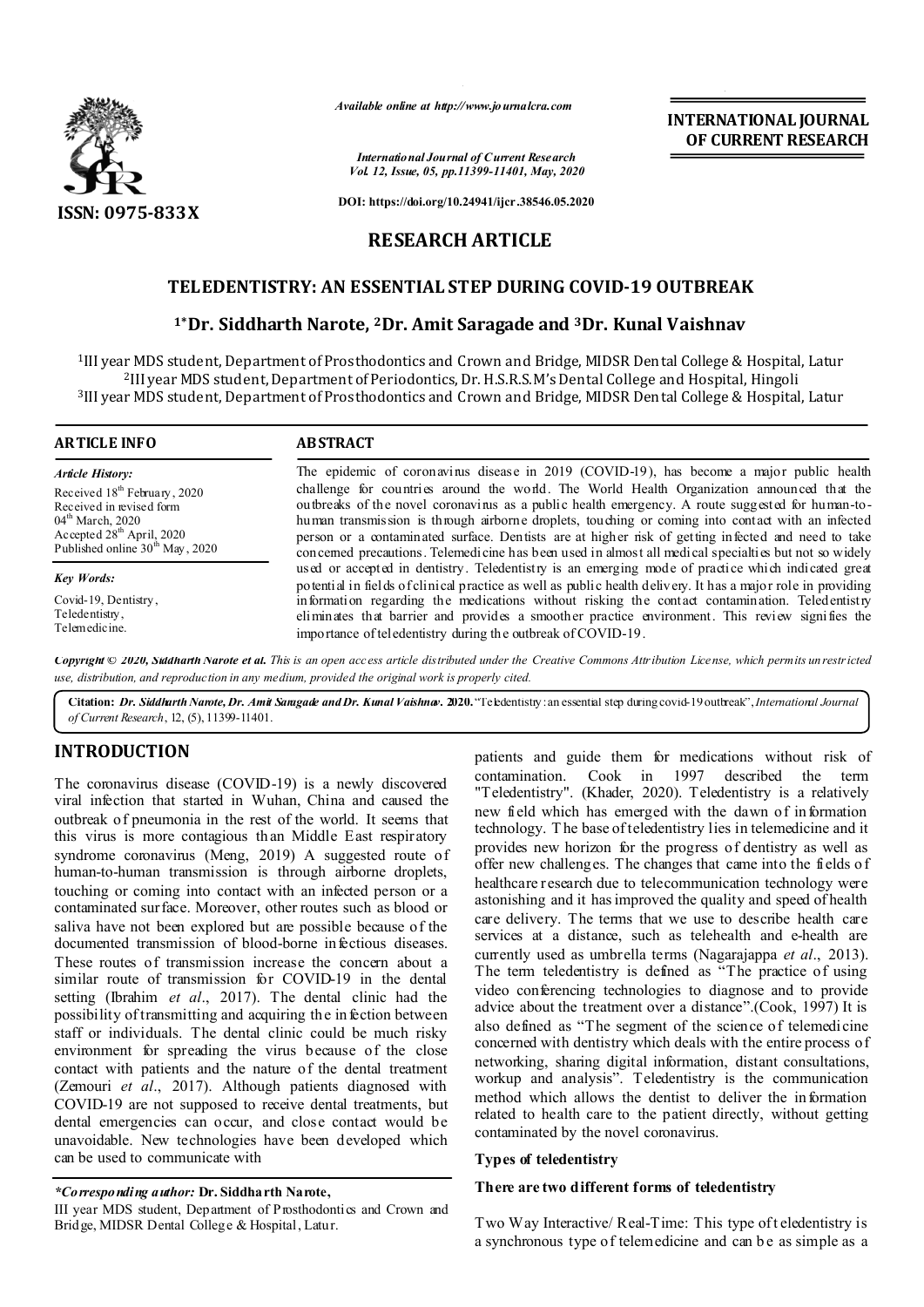telephone call of a general practitioner to a specialist for confirmation of a diagnosis, or it could be as complex a robot assisting remote surgery. In this type there is no storage of the data and it is streamed live b etween the two p arties involved. Video conferencing equipment is one of the most common forms of technology used in this type of communication (Folke, 2001)

**Store and Forward:** It is derived from the asynchronous type of telemedicine and involves the gathering and forwarding of data in stored form to different locations. These data packets can be patient files, X-Rays, digital photographs, CT Scans, MRIs, EEG data etc (Clark, 2000)

#### **ADVANTAGES OF TELEDENTISTRY**

- Less cost and improved quality of health care.
- Increased specialist support in education.
- General dentists will send multimedia patient records to dental specialists, often enabling the specialist to make a diagnosis and develop a treatment plan without having to see the patient in person.
- Improved diagnostic services.
- Improved integration of Dentistry.
- Improvement in communication with the Insurance industry with respect to requirements.
- Improvement in communication with dental laboratories (Sanjeev, 2011)

#### **Role of teledentistry**

Role in Education: The role of teledentistry in education can be categorized broadly in to- self instruction and interactive video conferencing (Chhabra, 2011). The Massive Open Online Courses are an example of the self instruction method. The web based self instruction educational system contains information that has been developed and stored before the us er accesses the p rogram (Johnson, 1999). The advantage of these systems is that the user can control the pace of learning and can access the data multiple times. But there may be dissatisfaction due to the lack o f face to face communication. Interactive video conferencing can be conducted over telephone, satellite, internet or intranet. It includes both video setup and supportive information such as patient's data, radiographs, and case files etc (Chhabra, 2011). The advantage is that the user can receive immediate feedback but this system is heavily dependent on a live infrastructural support.

**Role in Clinical Practice:** Teledentistry has the potential to revolutionize the clinical care delivery and patient care platforms. The incorporation of teledentistry lowered the clinical costs as specialty care could be delivered with the supervision of a specialist even in their physical absence. Care and opinion can be gathered even from across borders (Bimbuch, 2000)

**Role in Dentist – Laboratory Communication:** The good communication is necessary between the technician and the dentist to avoid complications. In such cases the ability to communicate with the technician directly from the operatory and to provide him/her with additional data such as color photographs or shade data can help to prevent fabrication of improper prosthesis or appliance whereby saving time and money (Arora, 2014; Chen *et al*., 2003)

**Role in Public Health Systems:** The most important field of teledentistry is its involvement with public health and public health delivery. India being a developing country and consisting of remote villages where conventional mode o f care delivery is still not universal, prudent solutions such as teledentistry should be of great value (Anon, 2014).

Government initiatives for teledentistry: Ministry of H ealth and Family Welfare is currently implementing its Integrated Disease Surveillance Program Network, which will connect all district hospitals with medical colleges of the state to facilitate teleconsultation, tele-education, training of health professionals, and monitoring disease trends (Mishra, 2009).

**Ethical and legal concerns:** There are concerns about the safety of the data that is transmitted via the teledentistry. Similar to all online systems, these systems are also susceptible to hacking and data theft issues. T he most important concern from the patient point of view is that o f confidentiality of the data (Mishra, 2009)

#### **Future prospective**

The various ethical and legal issues addressed above needs to be solved. Some measures can be adopted for the effective implementation of teledentistry like

- 1) Involvement of teledentistry in dental studies.
- 2) Proper licenses of the protocols.

3) Practitioners should make sure about the security of their systems and data (Golder, 2000)

#### **CONCLUSION**

Telemedicine is not a new term in India. T eledentistry is still considered under the wings of telemedicine and is yet to be recognized in its own right. Dentistry combined with information technology has the potential to revolutionize the way in which clinical and primary health care is delivered in our country. The primary focus of our society has shifted from treatment to prevention and teledentistry has now become an invaluable asset in our arsenal.

Conflict of interest & source of funding: There is no source of funding and there is no conflict of interest.

# **REFERENCES**

- Anon. Teledentistry: Addressing Oral Health and Pediatric HIV a World Away -Columbia University Medical Center. Columbia University Medical Center 2014.
- Arora S. 2014. Teledentistry: A Review. *Annals of Dental Specialty*., 2(1):11-3.
- Bimbuch JM. 2000. The Future o f T eledentistry. *J Calif Dent Assoc.* 28:121-27.
- Chen JW, Hodbell MH, Dunn K, Johnson KA, Zhang J. 2003. Teledentistry and its use in dental practice. *J Am Dent Assoc.*, 134(3):342-6.
- Chhabra N, Chhabra A, Jain R, Kaur H, Bansal S. 2011. Role of Teledentistry in Dental Education: Need of the Era. *J Clin Diagn Res.,* 5(7):1486-8.
- Clark GT. 2000. Teledentistry: What is it now, and what will it be tomorrow? *J Calif Dent Assoc.* 28(2):121-7.
- Cook J. 1997. ISDN Video Conferencing in Postgraduate Dental Education and Orthodontic Diagnosis. Learning